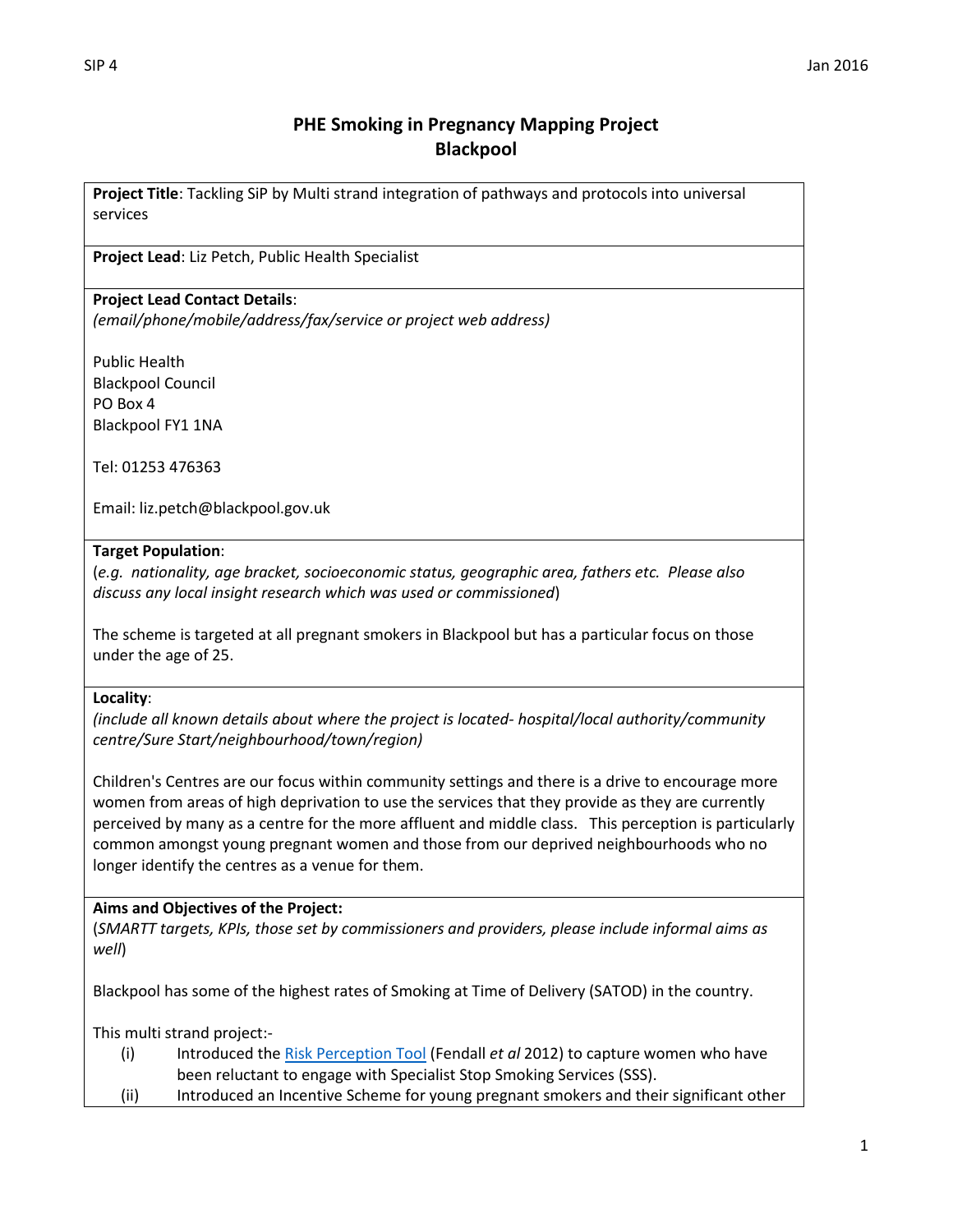- (iii) Improve referrals and connections between maternity and SSS
- (iv) Developed tools and resources as a way of passing on information to young pregnant women

The aims of the project were to:-

- Embed the development of pathways and protocols for supporting pregnant smokers to quit.
- Establish an electronic positive consent opt out referral pathway with mandatory fields in the maternity Patient Administration System (PAS),
- Ensure all women were CO screened at 36 weeks and to validate SATOD data.

The objective was to have accurate and honest data recording; give staff the confidence and skills to engage with (young) women about their smoking status, and; ultimately motivate women to give up smoking during pregnancy (reducing SATOD rates).

# **Brief Description of the Project and how it operates:**

(*please include background to how the project was initiated, obstacles faced during setup and throughout and how/if they were overcome, training arrangements for staff*)

The project has developed a whole systems approach to tackling smoking in pregnancy which has been replicated across Lancashire where we now have a universal set of pathways for supporting pregnant smokers to quit across maternity services, SSS Teams and Children's Centres.

As this work first started in Blackpool in 2010/11 and had a specific project worker in place until March 2013; there have been some barriers (in terms of the need to re-engage individuals) to getting buy in back, as some aspects of the work had lost momentum. There have also been some very practical issues checking the pathways work and ensuring training is up to date to facilitate a smooth pathway of care.

Achievements to date include;

- Pathways have been established with mandatory fields within computer records which enable detailed monitoring and performance management.
- Training in communication skills and the correct referral pathways to follow, provided for midwives.
- **•** Implementation of the risk perception tool

Lancashire had also undertaken some social marketing work to assist with the design of their local campaigns and communication tools (e.g. Quit 4 Us App). However Blackpool chose to use existing Apps (Baby Buddy) and continue using the 'BUMP' magazine which was initially developed through their own insight work with local young women and is still in circulation.

BUMP is a colourful, glossy magazine that is made available to pregnant women across the Fylde Coast and is full of information and stories of local women who managed to give up smoking and the journeys that they may have had through pregnancy. For example, Ashley who managed to stay smoke free for seven months, when at the beginning she really didn't think she could due to numerous failed attempts before.

*"…….I'd tried and failed so many times I just couldn't face the extra stress. Then I started talking to people and realised I didn't have to do it alone.*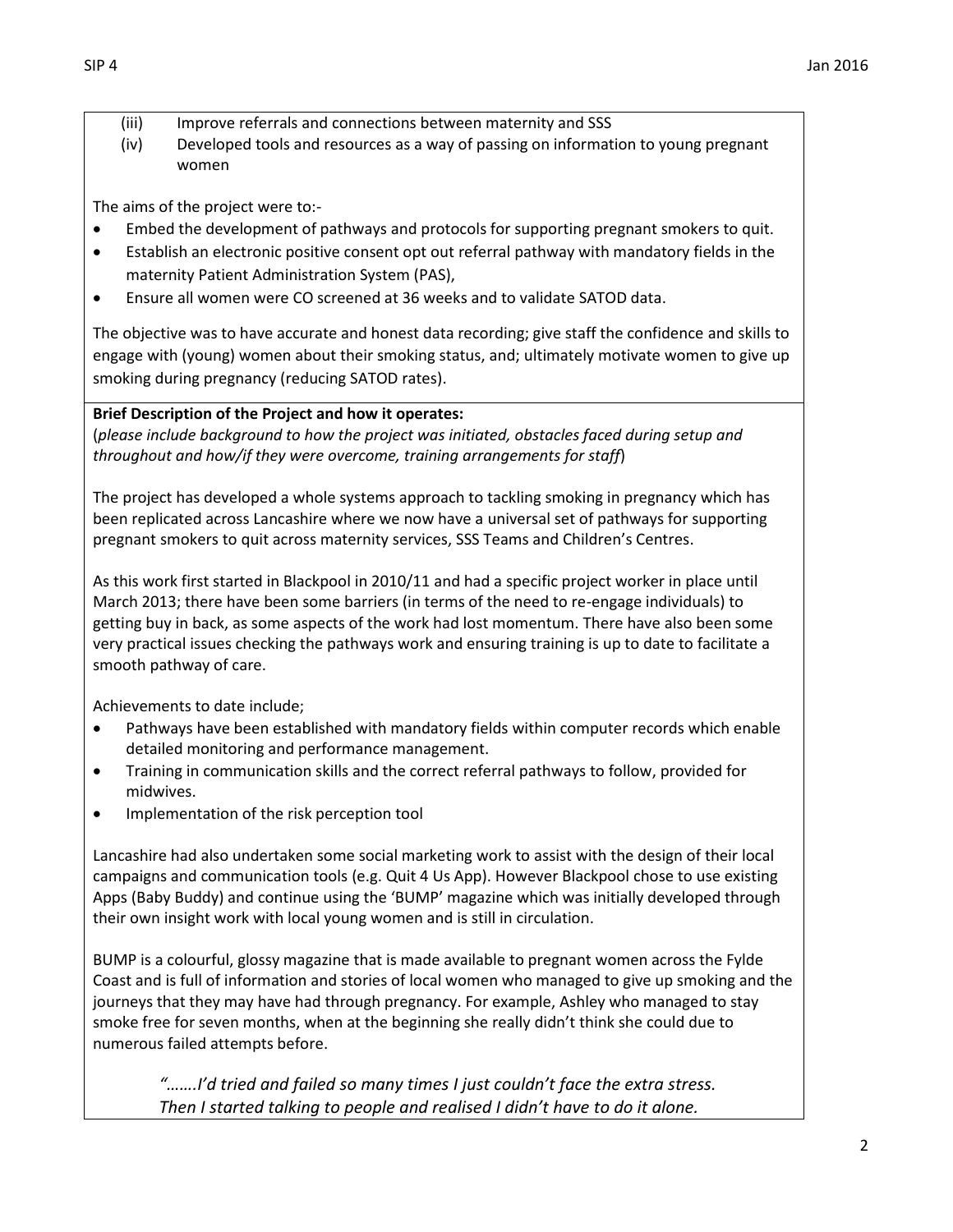*When I'd tried quitting before, I'd usually started smoking again cos of other smokers around me. So I explained that it made life difficult if they offered me a cigarette, and that I felt left out if they were smoking around the house.* 

*"I couldn't have done it without my friends and family."*

*"My partner Jonathon agreed not to smoke at home and my mum and my mates stopped smoking around me too. My best friend Adelle even gave up smoking with me, cos she'd been trying to stop for ages as well."*

*Getting friends and family on board made all the difference to Ashley's quit attempts. "I'm not saying it was easy, cos it wasn't. But it was definitely easier. It helped that cigarettes weren't in the house and it helped that people weren't smoking around me. But what was just as important was knowing that so many people were doing their bit. It felt really good that I had so much support."*

*Ashley decided to try and give up smoking after talking to her midwife. "I'd always planned to give up booze while I was pregnant, but I hadn't really thought about smoking. I knew you weren't supposed to smoke around little toddlers, but didn't realise just how bad smoking is for unborn babies."*

As BUMP continues to be well received amongst professionals and mothers in Blackpool, we aim to refresh the magazine, working in partnership with Better Start, in 2016.

# **Outcomes:**

*(provide baseline, please also include formal and informal outcomes - e.g. a drop in the number of pregnant smokers, changing attitudes amongst clinical staff,)*

- CO screening at booking and 36 weeks has been established as a key performance indicator for the midwifery service.
- SATOD rates have fallen and Blackpool has been awarded an ASH/Cancer Research UK award for effective data collection due to the robust systems that have been put in place.
- The number of midwives trained in BabyClear is currently at 22 approx. 60% of the workforce

# **Relationship to current evidence base:**

(in particular which evidence was drawn on during the project design?)

In-depth insight work with women, staff and services has been carried out in Blackpool over three years. The original scheme was developed based on both local insights and national research including evidence from the NCSCT and NICE.